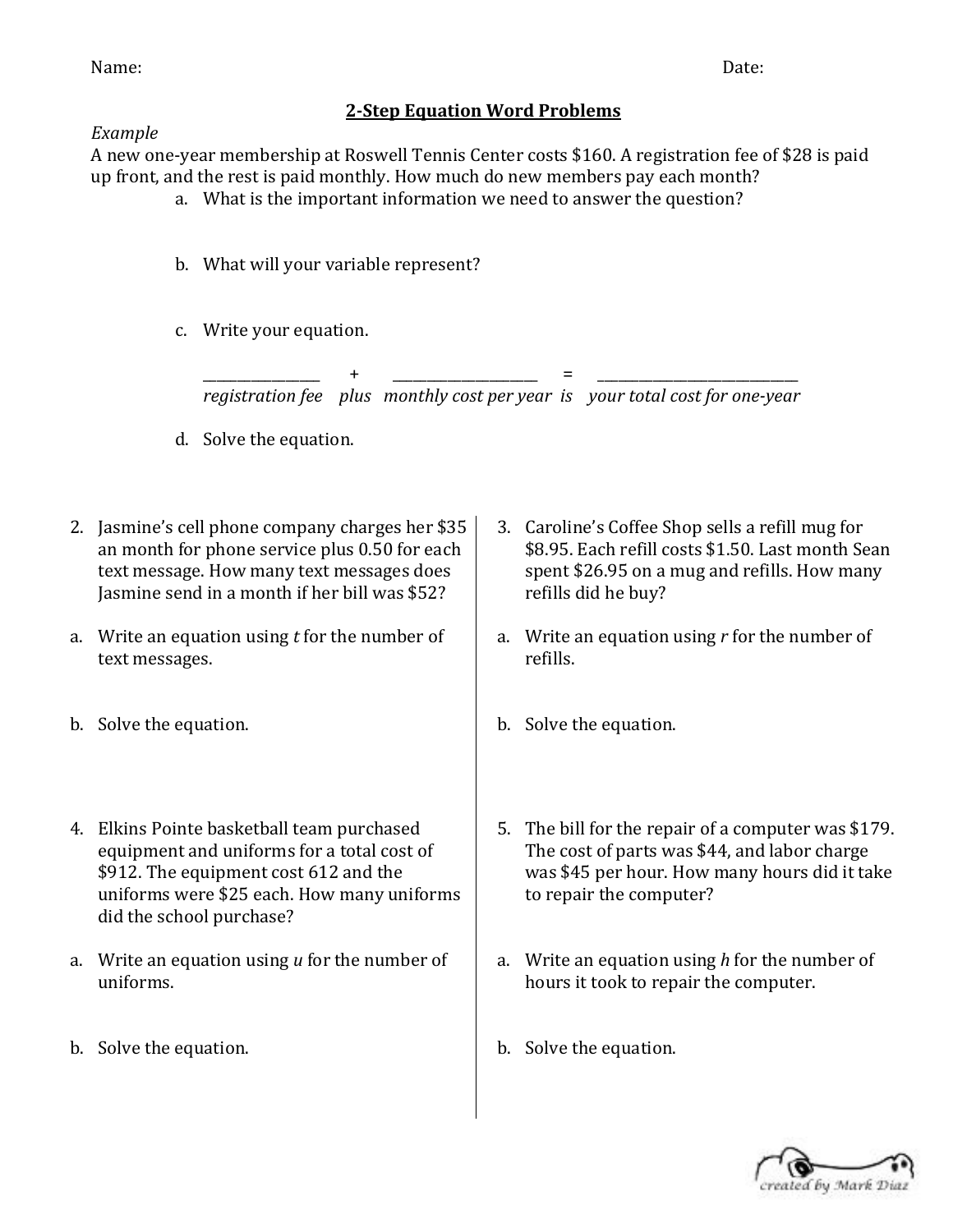- 6. Blake's Bowling Alley offers a special. Each game costs \$2.50 and the shoe rental \$2.00. You spend \$14.50 total. How many games did you bowl?
- a. Write an equation and solve.

- 8. The sum of the measures of the angles of all triangles is 180 degrees. If one angle of the triangle measures 45 degrees. The measure of the other 2 angles is equal. What is the measure of the other 2 angles?
- a. Write an equation and solve.

- 10. Ronaldo scored 4 goals in his first soccer game. He then scored the same amount of goals in his next 3 games. If Ronaldo has 10 goals total, how many did he score in each game?
- a. Write an equation and solve.
- 7. Renting boats on a lake costs \$22 per hour plus a flat fee of \$10 for insurance. If you paid \$98 to rent the boat, how many hours did you rent the boat?
- a. Write an equation and solve.

- 9. You and 3 friends are going to the County Fair. You have a coupon that will save your group \$20. If the total bill to get into the fair was \$100, how much does one regular price ticket to the fair cost?
- a. Write an equation and solve.

- 11. Raymond buys bottles of water at \$2 each and a large pizza at \$13. The total cost was \$21. How many bottles of water did Raymond buy?
- a. Write an equation and solve.